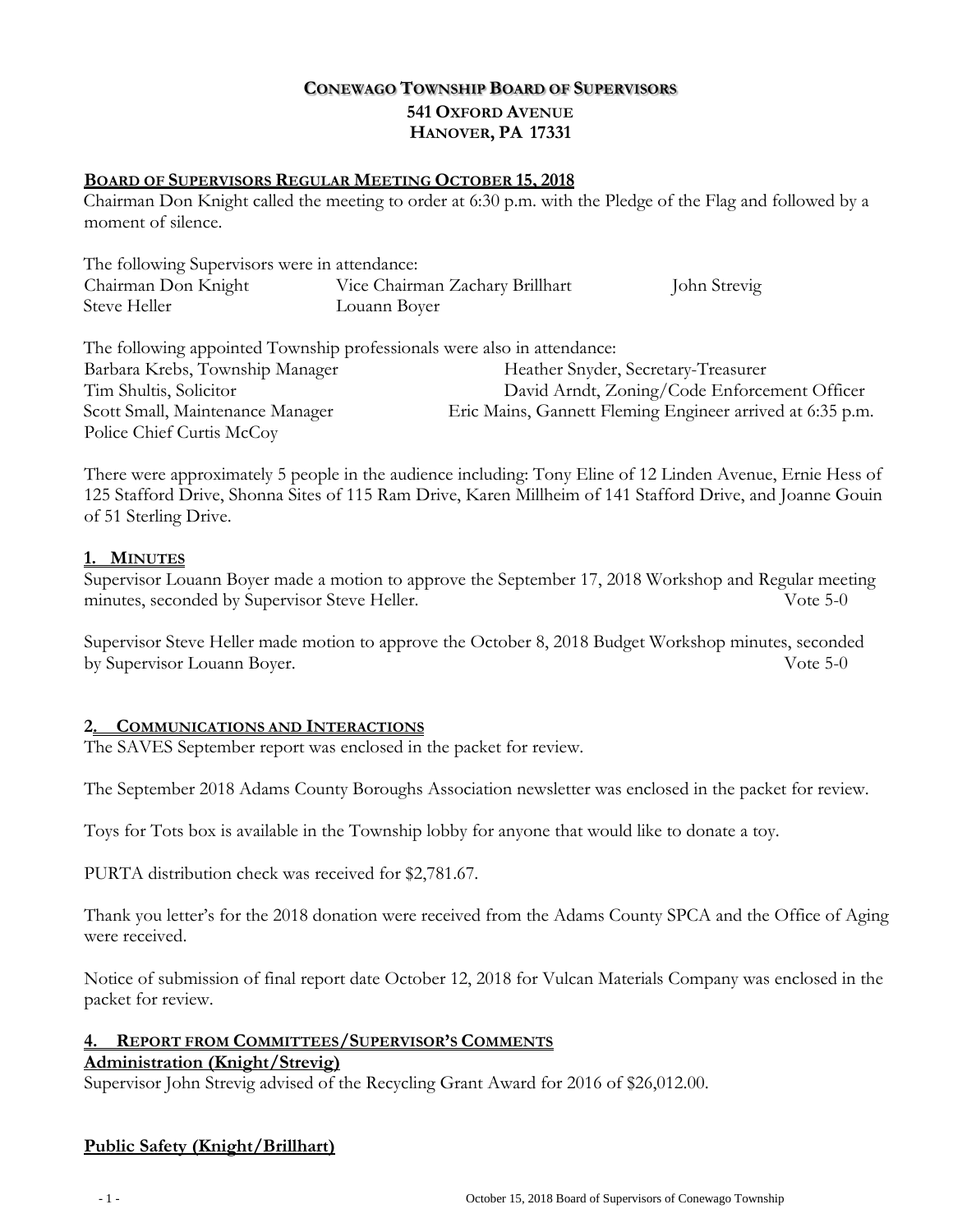Vice Chairman Zachary Brillhart made motion to accept the letter of resignation for Officer Matthew Duncan and Administration Clerk, seconded by Supervisor Steve Heller. Vote 5-0

Vice Chairman Zachary Brillhart made motion to approve certifying the hiring list for the Police Department recommending the hiring of candidate #2, seconded by Supervisor Steve Heller. Vote 5-0

Vice Chairman Zachary Brillhart made motion to authorize the hiring of two part-time employees; one for Public Safety and one for Admin to allow for proper cross training of staff, seconded by Supervisor Steve Heller. Vote 5-0

# **Recreation (Boyer/Heller)**

 Supervisor Steve Heller advised a thank you was received for the Young Lung at Play and the signs were hung at the parks.

The playground equipment has been purchased and will soon be installed.

# **Agricultural Preservation (Boyer)**

Nothing New to Report.

# **Roads (Heller/Boyer)**

Supervisor Steve Heller reported that crack sealing continues, street sweeping, storm drain box repair, parts were replaced on bat-wing mower and Plum Creek has been mowed.

# **Pension (Knight)**

The next Police Pension meeting was held September 27, 2018 at 10:00 a.m., included the new 3<sup>rd</sup> party representative with discussion on moving some of the investments and the MMO being received.

# **Planning Commission (Strevig)**

Supervisor John Strevig made motion to file an appeal of Zoning Case #4-2018 contingent upon the issuance of a written decision of the Conewago Township Zoning Hearing Board approving and granting a dimensional variance from the provisions of Section 155-28.B(3) if the Zoning Ordinance, seconded by Vice Chairman Zachary Brillhart. Vote 5-0

#### **Stormwater (Heller)**

Supervisor Steve Heller reported that MS4 GIS mapping is in the final district.

Drainage in swale on Basilica Drive.

Applications for the Growing Greener application have been submitted.

Supervisor Steve Heller made motion to approve the agreement for Larry Redding, Seconded by Vice Chairman Don Knight. Vote 5-0

#### **5. REPORT FROM SECRETARY-TREASURER**

Supervisor John Strevig made motion to approve the Secretary/Treasurer's Report, seconded by Supervisor Steve Heller. Vote 5-0

Supervisor John Strevig made motion to approve payment of the prepaid bills and all invoices noted on the report for September 13, 2018 – October 11, 2018, seconded by Supervisor Steve Heller. Vote 5-0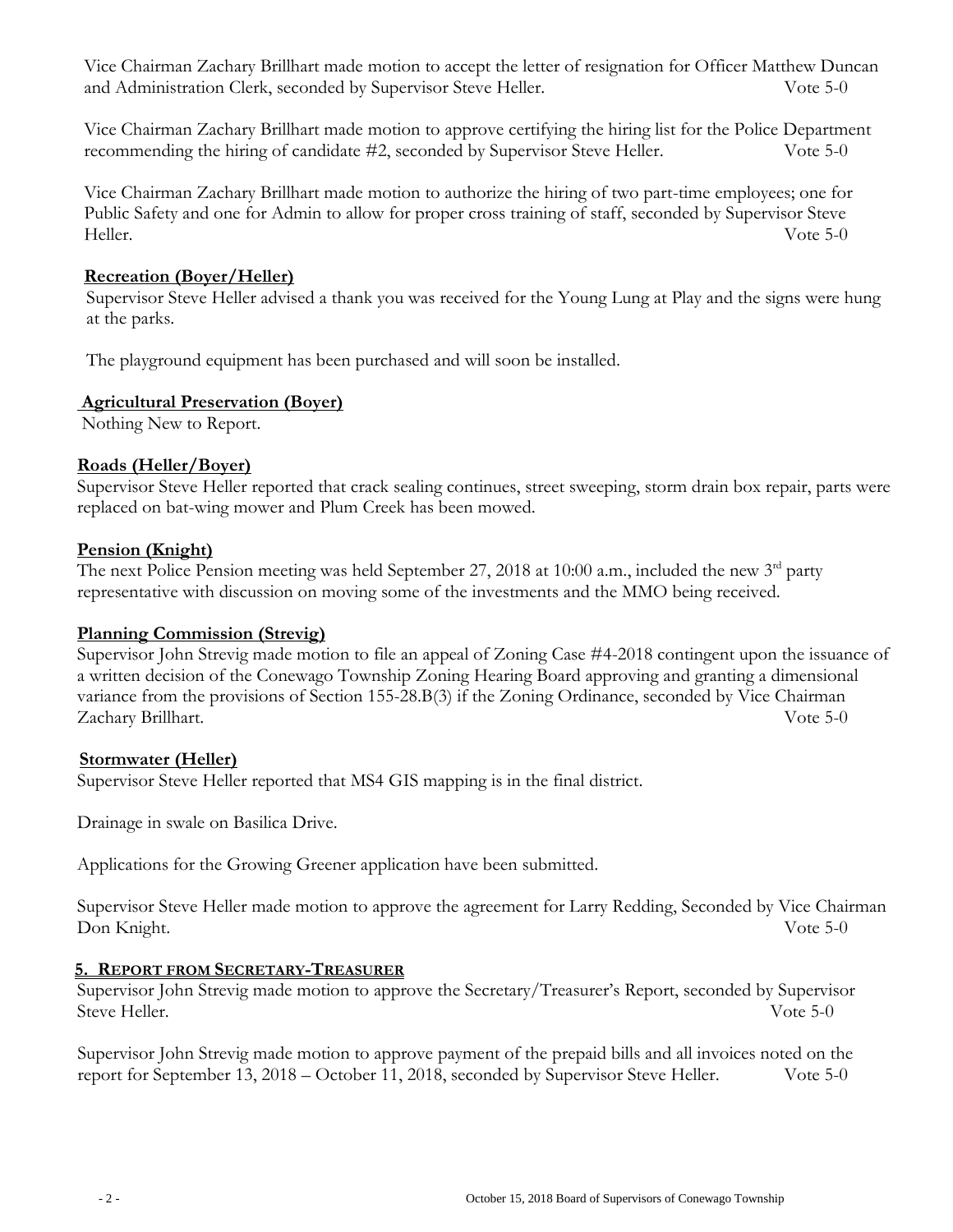#### **6. PUBLIC COMMENT**

Karen Millheim of 141 Stafford Drive expressed her concern with the Klunk farm.

 Joanne Gouin of 51 Sterling Drive expressed her concerns with Advanced Disposal. She advised the Street Sweeper does a good job.

# **7. REPORTS FROM DEPARTMENTS**

#### **Police**

The Police Department September report was enclosed in the packet for review.

Drug take back program is scheduled for October 27, 2018.

Chief Curtis McCoy and Sgt. Gary Baumgardner will participate in a community event at Clarks.

# **Township Solicitor Shultis**

Nothing new to report.

# **Township Manager**

The open house was held along with the Electronic Recycling on September 15, 2018 for the public to tour the Police Department and Township building.

Barbara Krebs Township Manager reviewed her monthly staff report.

# T**ownship Engineer (Eric Mains, Gannett Fleming, Inc.)**

Township Engineer, Eric Mains, gave a review of his Engineer's Report for September.

# **8. CODE ENFORCEMENT**

The activity summary from Zoning/Code Enforcement Officer, Dave Arndt, dated October 10, 2018 was enclosed in the packet for review.

The Township received notification from DEP that they will be sending us an estimated payment of \$26,012.00 for the 2016 Recycling Grant.

#### **9. SUBDIVISION/LAND DEVELOPMENT**

The Subdivision and Land Development Status Report for October 10, 2018 was included for review.

Planning Commission meeting minutes dated October 4, 2018 was included for review.

Supervisor Steve Heller made motion to approve the time extension request for Precision Cut 60/84 Ram Drive, LDP until the November 19, 2018 Board of Supervisors meeting, seconded by Supervisor John Strevig.

Vote 5-0

Supervisor John Strevig made motion to approve the volunteer request from Harold Hockensmith to fill the current vacancy on the Planning Commission with the term expiring on 12/31/2021, seconded by Supervisor Steve Heller. Vote 5-0

#### **10. ZONING**

Application was submitted Precision Cut Phase II 115 Ram Drive. Meeting scheduled for November 14, 2018.

#### **11. OTHER BUSINESS, Comments, and Announcements**

Nothing new to report.